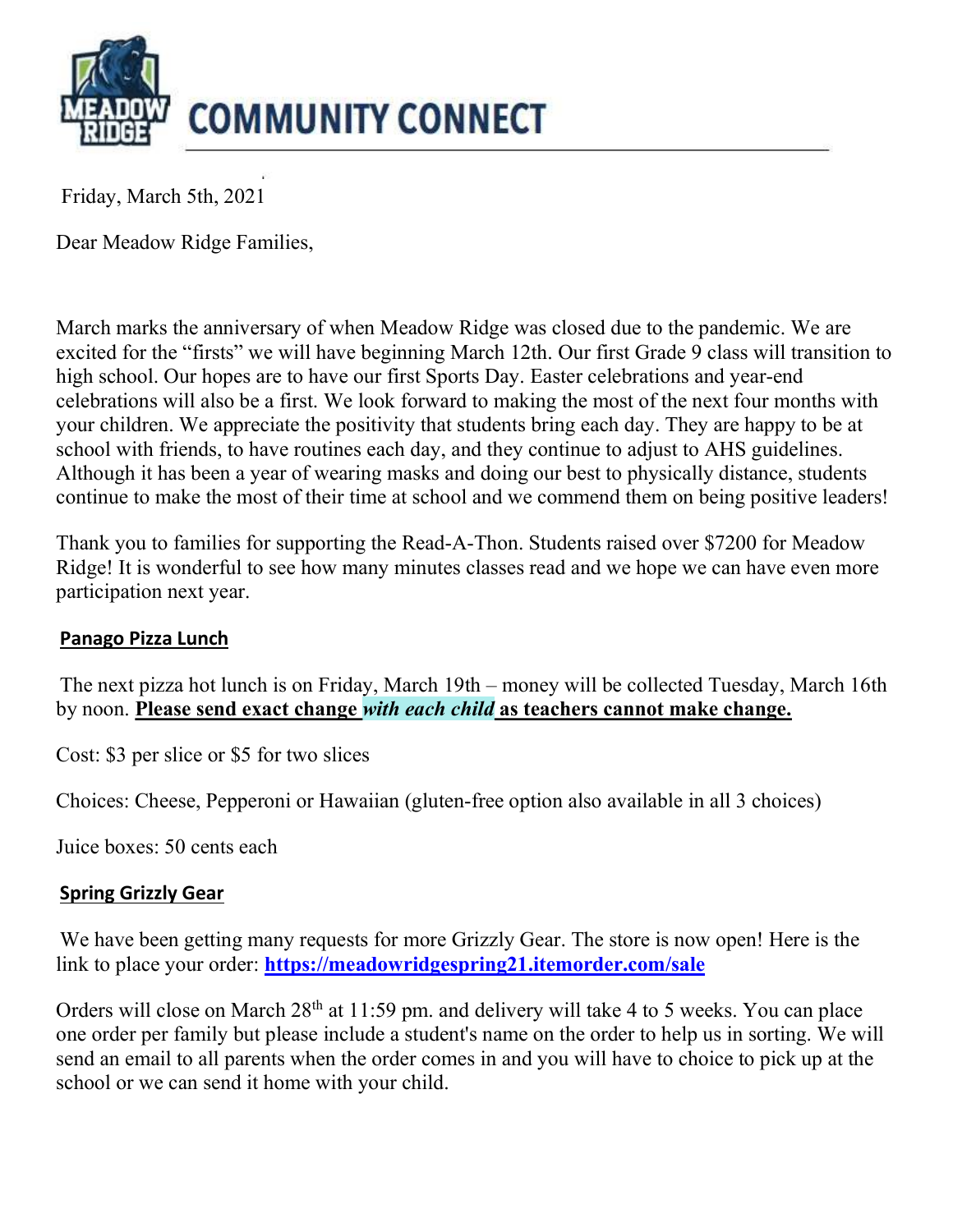# Technology Reminders

The cellphone policy at Meadow Ridge is that there are no cellphones in class or during break time for Kindergarten to Grade 6.

For Junior High students, the policy is that cellphones remain in backpacks or lockers unless a teacher requires them for educational purposes and our focus is on teaching responsible use. We want students to have optimal focus during instructional time. Cellphones are very tempting and often distract from the learning and social interactions happening during class time. It is difficult for students to resist checking phones when the light is blinking. This policy allows students to focus during "work time" much like we do as adults but also

builds in scheduled cellphone breaks. Although Junior High students are able to use their phones during scheduled breaks and at lunch recess, we do encourage them to have conversations with one another rather than spending all of their time on their phones.

Therefore, if you text your child, they should not be responding during class time. Breaks are scheduled from  $10:50 -11:05$  and  $12:30 -1:10$ . These are the best times to get a hold of your child should you need to. If it is an emergency, we ask you to call the school and we can locate your child. It is important that they not receive "urgent" news via text as we would hope to have supports in place for them before getting any possible upsetting information.

Teaching responsible use and developing digital citizenship is a collaborative effort between home and school. Digital Citizenship consists of the knowledge, skills and attitudes students need to respect and protect themselves and others in the online world.

One easy strategy you can do as a parent is to ensure your child does not go to bed with their phone. Here are the reasons why:

- A good night's sleep is key to brain development. When we sleep, information we learned from the day gets "consolidated" or stored into long-term memory. It allows us to remember what we learned the previous day. Without a good night's sleep, we may not remember what was learned the previous day in class.
- Using devices that emit blue light before bedtime disrupts sleep patterns because it suppresses the release of melatonin. Melatonin is a hormone that helps us sleep.
- Many teens are cannot resist the temptation to check social media or respond to texts sent late at night. They often report to texting or snap chatting well after they should be asleep – as late/early as 3 am!

 $\bullet$ 

As a parent, one of the easiest and best things you can do to support your child's mental health and academic success is to ensure they do not have access to their cellphone during sleep hours. For more information, you can read the full article here: https://hms.harvard.edu/news/screen-timebrain